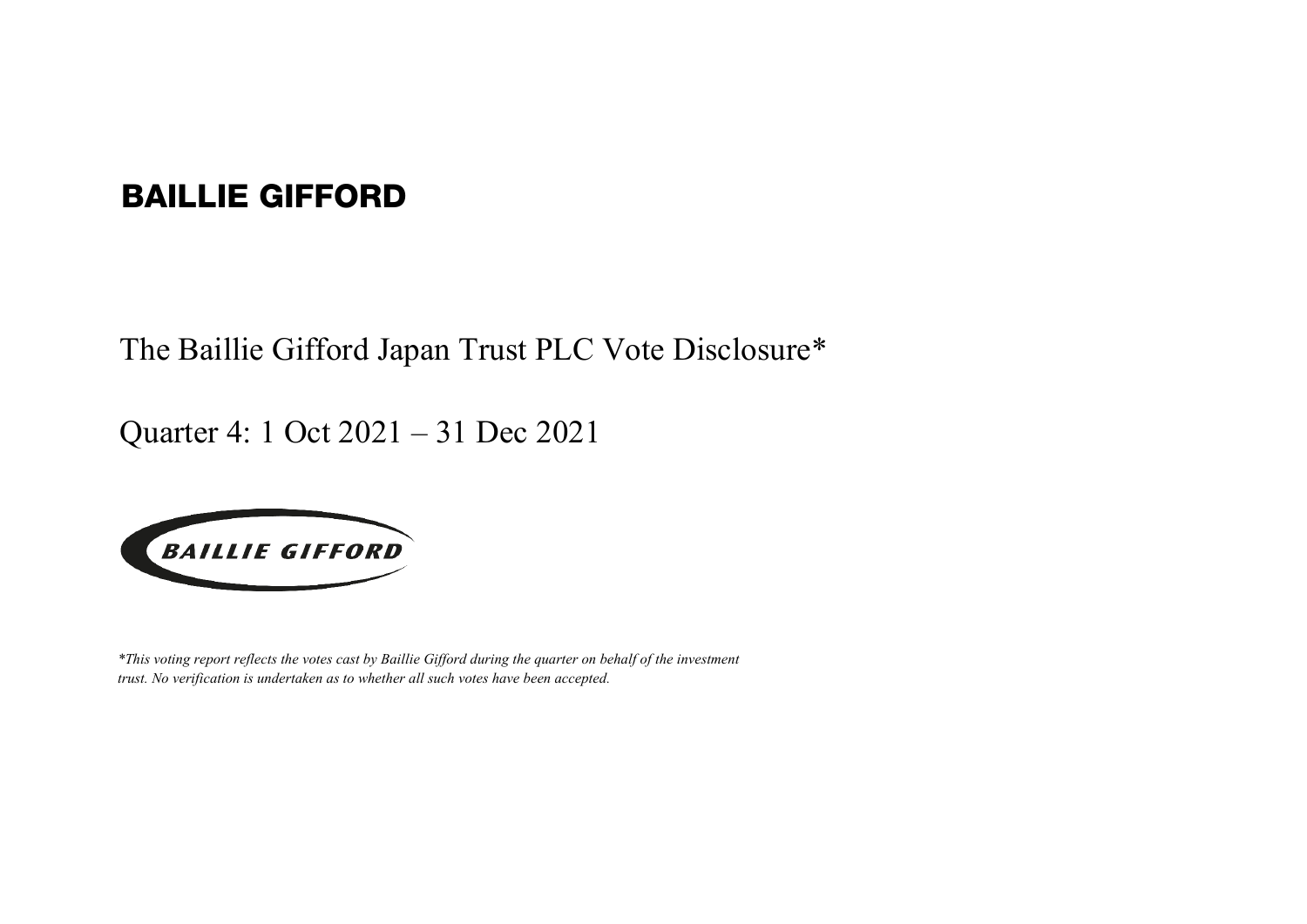\*\* AGM = Annual General Meeting; EGM = Extraordinary General Meeting; SGM = Special General Meeting; CRT = Court Meeting; OTH = Other Meeting; CLS = Class Meeting

| Company        | <b>Meeting Type</b>     | <b>Meeting Date Proposal</b> |                  | <b>Proposal Text</b>       | Proposer   | Instruction | <b>Voting Reason</b> |
|----------------|-------------------------|------------------------------|------------------|----------------------------|------------|-------------|----------------------|
|                |                         |                              | Number           |                            |            |             |                      |
| Bengo4.Com Inc | 17-Dec-21               | <b>EGM</b>                   |                  | Elect Director(s)          | Management | For         |                      |
| Colopl Inc     | 17-Dec-21               | <b>AGM</b>                   |                  | Allocation of Income       | Management | For         |                      |
| Colopl Inc     | 17-Dec-21               | <b>AGM</b>                   | 2                | Articles of Association    | Management | For         |                      |
| Colopl Inc     | 17-Dec-21               | <b>AGM</b>                   | 3.1              | Elect Director(s)          | Management | For         |                      |
| Colopl Inc     | 17-Dec-21               | <b>AGM</b>                   | 3.2              | Elect Director(s)          | Management | For         |                      |
| Colopl Inc     | 17-Dec-21               | <b>AGM</b>                   | 3.3              | Elect Director(s)          | Management | For         |                      |
| Colopl Inc     | 17-Dec-21               | <b>AGM</b>                   | 3.4              | Elect Director(s)          | Management | For         |                      |
| Colopl Inc     | 17-Dec-21               | <b>AGM</b>                   | 3.5              | Elect Director(s)          | Management | For         |                      |
| Colopl Inc     | 17-Dec-21               | <b>AGM</b>                   | 3.6              | Elect Director(s)          | Management | For         |                      |
| Colopl Inc     | 17-Dec-21               | <b>AGM</b>                   | 3.7              | Elect Director(s)          | Management | For         |                      |
| Colopl Inc     | 17-Dec-21               | <b>AGM</b>                   | 3.8              | Elect Director(s)          | Management | For         |                      |
| Colopl Inc     | 17-Dec-21               | <b>AGM</b>                   | 3.9              | Elect Director(s)          | Management | For         |                      |
| Colopl Inc     | 17-Dec-21               | <b>AGM</b>                   | 3.10             | Elect Director(s)          | Management | For         |                      |
| Colopl Inc     | 17-Dec-21               | <b>AGM</b>                   | 4.1              | Elect Director(s)          | Management | For         |                      |
| Colopl Inc     | $\overline{17}$ -Dec-21 | <b>AGM</b>                   | 4.2              | Elect Director(s)          | Management | For         |                      |
| Colopl Inc     | 17-Dec-21               | <b>AGM</b>                   | 4.3              | Elect Director(s)          | Management | For         |                      |
| Colopl Inc     | 17-Dec-21               | <b>AGM</b>                   | 5                | Elect Director(s)          | Management | For         |                      |
| Colopl Inc     | 17-Dec-21               | <b>AGM</b>                   | 6                | Remuneration - Other       | Management | For         |                      |
| CyberAgent Inc | 10-Dec-21               | <b>AGM</b>                   |                  | Allocation of Income       | Management | For         |                      |
| CyberAgent Inc | 10-Dec-21               | <b>AGM</b>                   | $\overline{2}$   | Articles of Association    | Management | For         |                      |
| CyberAgent Inc | 10-Dec-21               | <b>AGM</b>                   | 3.1              | Elect Director(s)          | Management | For         |                      |
| CyberAgent Inc | 10-Dec-21               | <b>AGM</b>                   | $\overline{3.2}$ | Elect Director(s)          | Management | For         |                      |
| CyberAgent Inc | 10-Dec-21               | <b>AGM</b>                   | 3.3              | Elect Director(s)          | Management | For         |                      |
| CyberAgent Inc | 10-Dec-21               | <b>AGM</b>                   | 3.4              | Elect Director(s)          | Management | For         |                      |
| CyberAgent Inc | 10-Dec-21               | <b>AGM</b>                   | 3.5              | Elect Director(s)          | Management | For         |                      |
| CyberAgent Inc | 10-Dec-21               | <b>AGM</b>                   | 4.1              | Elect Director(s)          | Management | For         |                      |
| CyberAgent Inc | 10-Dec-21               | <b>AGM</b>                   | 4.2              | Elect Director(s)          | Management | For         |                      |
| CyberAgent Inc | 10-Dec-21               | <b>AGM</b>                   | 4.3              | Elect Director(s)          | Management | For         |                      |
| CyberAgent Inc | 10-Dec-21               | <b>AGM</b>                   | 5                | Remuneration - Report      | Management | For         |                      |
| Demae-Can      | 29-Nov-21               | <b>AGM</b>                   |                  | Amendment of Share Capital | Management | For         |                      |